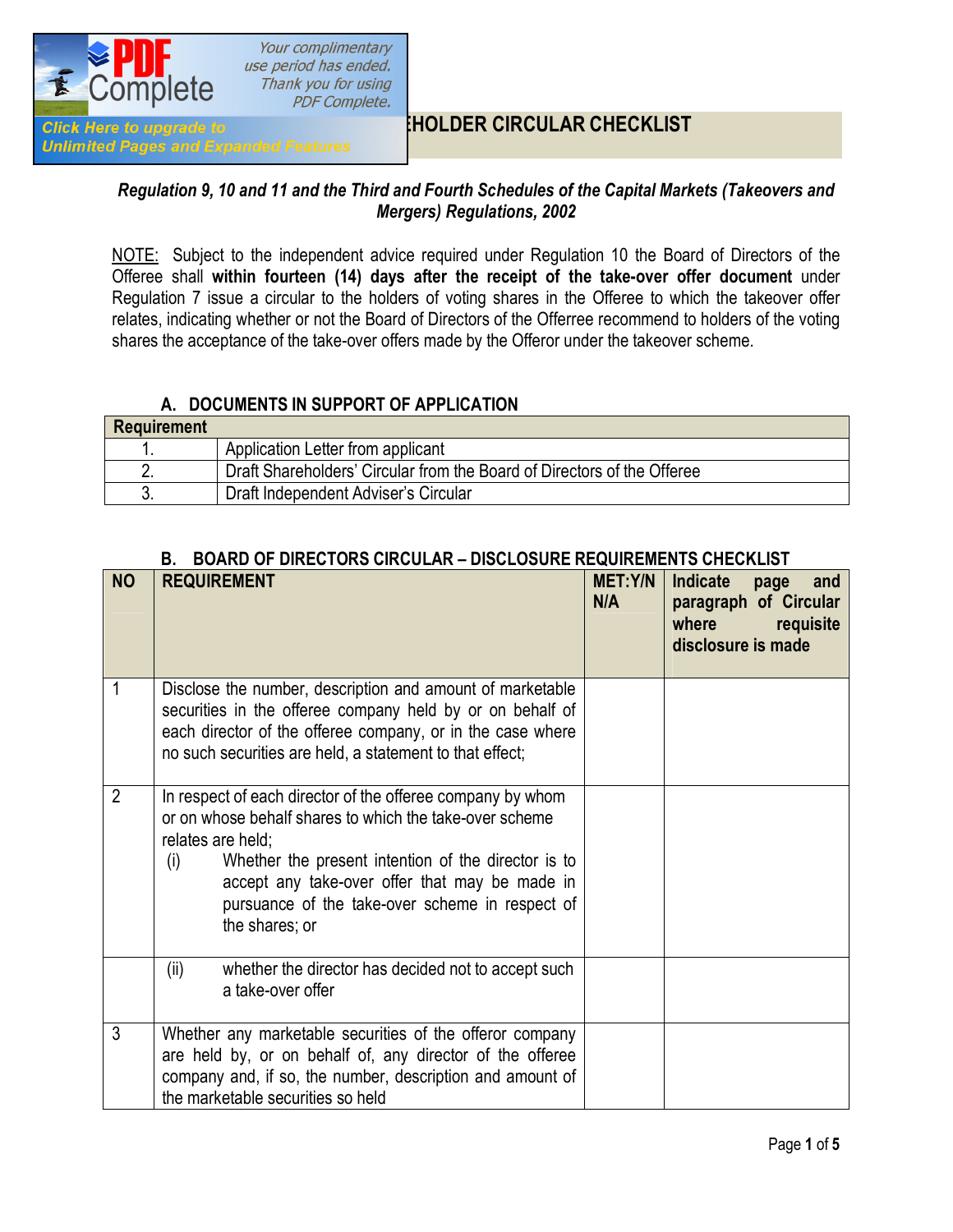

Your complimentary<br>use period has ended.<br>Thank you for using<br>PDF Complete.

|                | lick Here to upgrade to                                                                                                                                                                                                                                                                   |  |  |
|----------------|-------------------------------------------------------------------------------------------------------------------------------------------------------------------------------------------------------------------------------------------------------------------------------------------|--|--|
|                | Inlimited Pages and Expanded Features tion with the take-over                                                                                                                                                                                                                             |  |  |
|                | scneme mat any payment or other benefit shall be made or<br>be given to any director of the offeree or of any other<br>company related to the offeree as consideration, or in<br>connection with, its retirement from office and if so,<br>particulars of the proposed payment or benefit |  |  |
| 5              | Whether there is any other agreement or arrangement made<br>between the director or the offeree and any other person in<br>connection with or conditional upon the outcome of the take-<br>over scheme and if so the particulars of such agreement or<br>arrangement                      |  |  |
| 6              | Whether a director of the offeree has an direct or indirect<br>interest in any contract entered into by the offeror and if so,<br>the particulars of the nature and extent of such interest                                                                                               |  |  |
| $\overline{7}$ | Whether there has been any material change in the financial<br>position of the offeree since the date of the last balance<br>sheet laid before the company in general meeting, and if so,<br>the particulars of such change                                                               |  |  |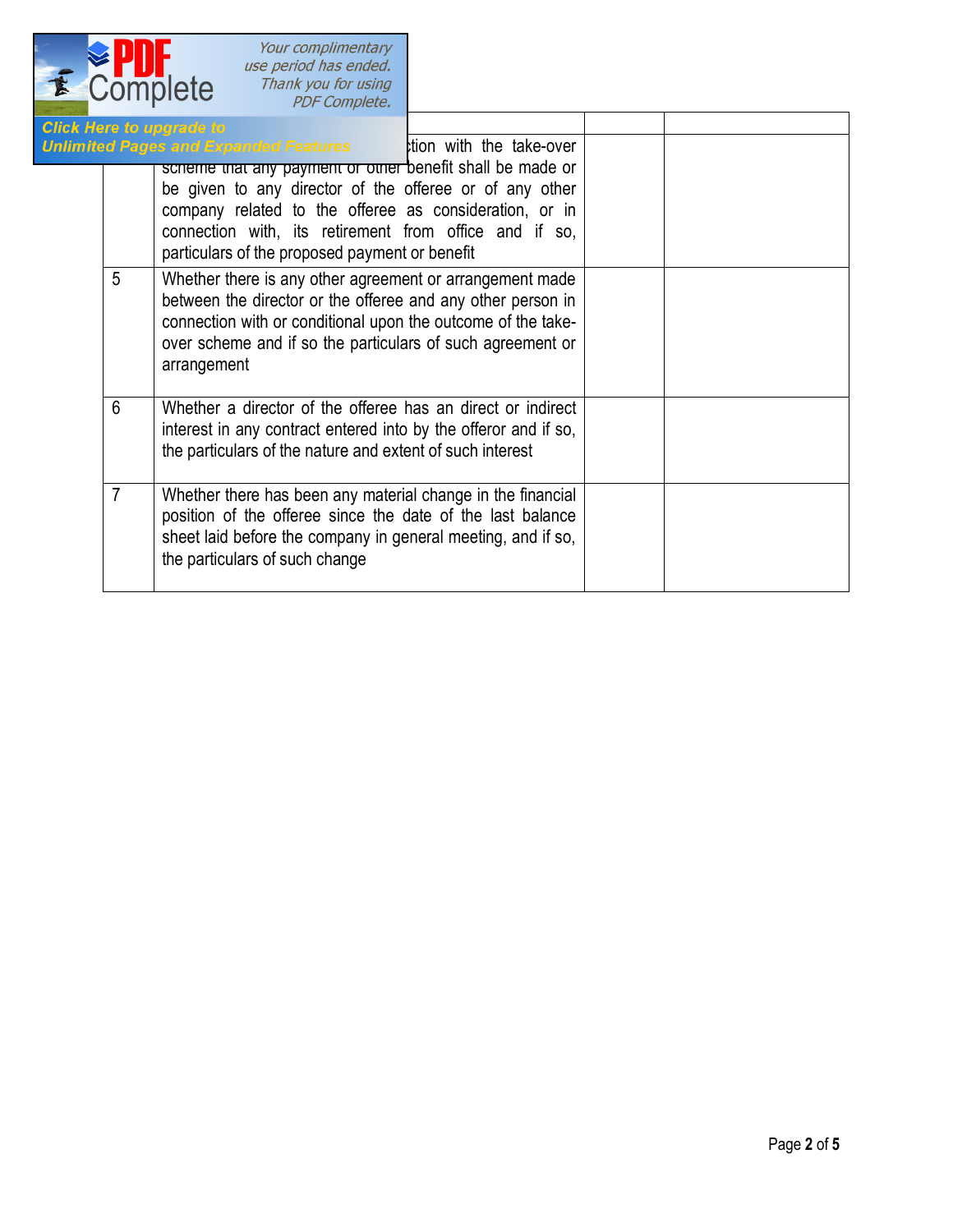

Your complimentary use period has ended. Thank you for using **PDF Complete.** 

# **Click Here to upgrade to <b>Independent ADVISION** REQUIRE REQUIREMENTS CHECKLIST

**Unlimited Pages and Expanded Features** 

#### NOTE:

- 1. Pursuant to Regulation 10 of the Regulations, the Board of Directors shall appoint an independent adviser on receipt of the offeror statement in relation to a take-over offer. The substance of the independent adviser's advice must be made known to the holders of the class of the voting shares to which the take-over offer relates, in a circular by the offeree to its shareholders.
- 2. Please ensure that the requirements for the appointment of and disclosure requirements by an independent adviser as provided under Regulation 10 and 11 are complied with.

| No.            | <b>REQUIREMENT</b>                                                                                                                                                                                                                                                 | Y/N,N/A | Indicate<br>and<br>page<br>paragraph of Circular<br>where<br>requisite<br>disclosure is made |
|----------------|--------------------------------------------------------------------------------------------------------------------------------------------------------------------------------------------------------------------------------------------------------------------|---------|----------------------------------------------------------------------------------------------|
| 1              | An independent adviser's circular whether recommending<br>acceptance or rejection of the take-over offer, must contain<br>comments and advice on the;                                                                                                              |         |                                                                                              |
|                | (a) offeror's stated intentions regarding the continuation of<br>the business of the offeree                                                                                                                                                                       |         |                                                                                              |
|                | (b) offeror's stated intentions regarding any major changes<br>to be introduced in the business, including any plans to<br>liquidate the offeree, sell its assets, re-deploy its fixed assets<br>or make any other major change in the structure of the<br>offeree |         |                                                                                              |
|                | (c) Offeror's stated long term commercial justification for the<br>proposed take-over offer.                                                                                                                                                                       |         |                                                                                              |
|                | (d) offeror's stated intentions with regard to the continued<br>employment of the employees of the offeree and of its<br>subsidiaries;                                                                                                                             |         |                                                                                              |
|                | (e) Reasonableness of the take-over offer, including the<br>reasonableness and accuracy of profit forecasts for the<br>offeree, if any, contained in the offer document.                                                                                           |         |                                                                                              |
| $\overline{2}$ | The independent adviser's circular shall, in so far as is<br>reasonable, contain comments on the:-                                                                                                                                                                 |         |                                                                                              |
|                | (a) outlook, for the next twelve months, of the industry in                                                                                                                                                                                                        |         |                                                                                              |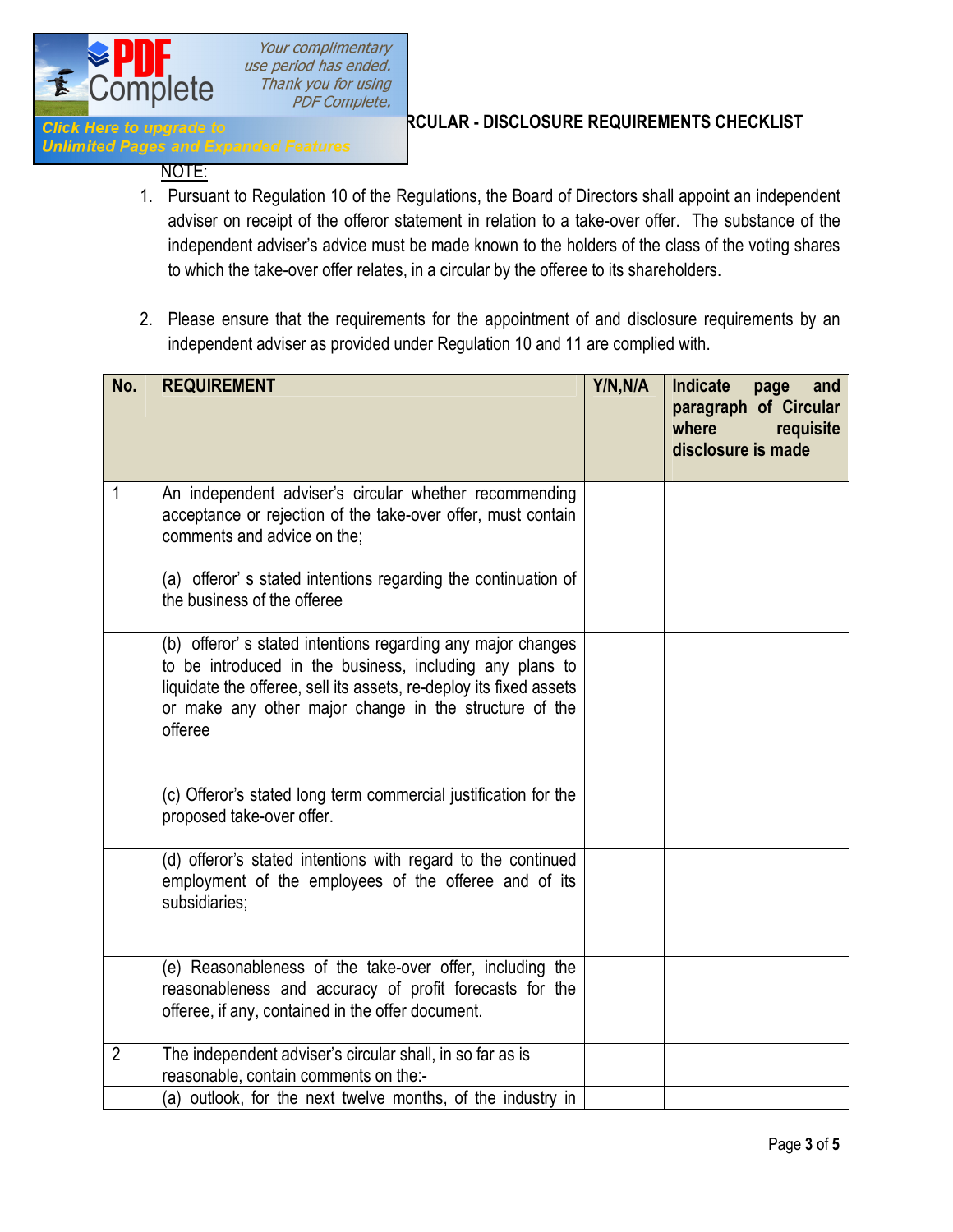

|                | ore or major business<br>ick Here to upgrade to<br><b>ilimited Pages and Expanded Features</b>                                                                                                                                                                                                                                                                                                                                                                              |  |
|----------------|-----------------------------------------------------------------------------------------------------------------------------------------------------------------------------------------------------------------------------------------------------------------------------------------------------------------------------------------------------------------------------------------------------------------------------------------------------------------------------|--|
|                | (c) prospects, for the next twelve months, of the offeree in<br>terms of financial performance as well as positioning in the<br>industry including competitive advantage, threats and<br>opportunities                                                                                                                                                                                                                                                                      |  |
| $\mathfrak{Z}$ | The independent adviser's circular shall also state<br>(a) whether the offeree holds directly or indirectly, any<br>voting shares or convertible securities in the offeror<br>and if so, the number and percentage holding of<br>such voting shares and convertible securities                                                                                                                                                                                              |  |
|                | (b) whether the directors of the offeree hold, directly or<br>indirectly any voting shares or convertible securities<br>in the offeror or the offeree and if so, the number<br>and percentage holding of such voting shares and<br>convertible securities so held                                                                                                                                                                                                           |  |
|                | (c) Whether the directors of the offeree intend, in respect of<br>their own beneficial holdings to accept or reject the take-over<br>offer                                                                                                                                                                                                                                                                                                                                  |  |
| 4              | A statement as to whether directors of the offeree hold,<br>directly or indirectly any voting shares or convertible<br>securities in the offeror or the offeree.                                                                                                                                                                                                                                                                                                            |  |
| 5              | A statement from the directors of the offeree stating any<br>other interest held by them in the offeror and in the offeree.                                                                                                                                                                                                                                                                                                                                                 |  |
| 6              | Where any party whose holdings are required to be<br>disclosed pursuant to the Act has dealt in the voting shares<br>in question during the period commencing six months prior to<br>the beginning of the offer period and ending with the latest<br>practicable date prior to the sending of the offer document,<br>the details, including the number of shares, dates and prices,<br>must be stated and where such deals have been made, this<br>fact should be so stated |  |
| $\overline{7}$ | Particulars of all service contracts of any director or<br>proposed director with the offeree or any of its subsidiaries<br>(unless expiring or determinable by the employing company<br>without payment of compensation within twelve months from<br>the date of the offer document) and where there are no such<br>contracts, this fact shall be so stated.                                                                                                               |  |